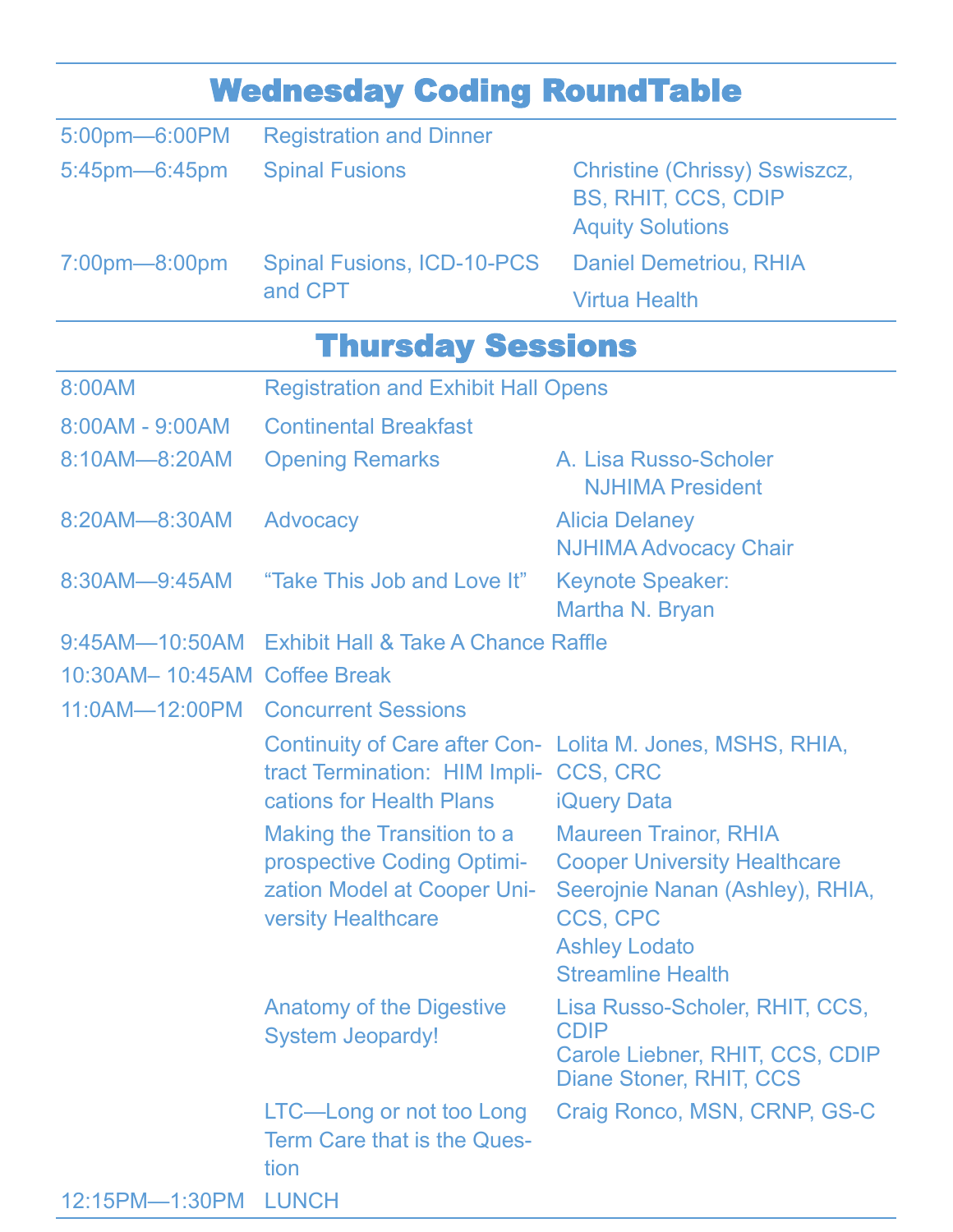## Thursday Sessions—Cont

| 1:45PM-3:00PM | <b>Concurrent Sessions</b>                                                                                                                                |                                                 |  |
|---------------|-----------------------------------------------------------------------------------------------------------------------------------------------------------|-------------------------------------------------|--|
|               | <b>AHIMA Update</b>                                                                                                                                       | Tim Keough, FAHIMA, MPA,<br><b>RHIA</b>         |  |
|               |                                                                                                                                                           | <b>AHIMA President</b>                          |  |
|               | <b>Coding of the Digestive Sys-</b><br>tem                                                                                                                | A. Lisa Russo-Scholer, RHIT,<br>CCS, CDIP       |  |
|               |                                                                                                                                                           | Carole Liebner, RHIT, CCS, CDIP                 |  |
|               |                                                                                                                                                           | Diane Stoner, RHIT, CCS                         |  |
|               | LTC—Meeting the Challenges of<br><b>Managing a Free Standing Acute</b><br><b>Care Psychiatric Hospital During</b><br>the Covid Pandemic/Post-<br>Pandemic | <b>Betsy Thornton, RN</b>                       |  |
|               |                                                                                                                                                           | <b>Helen Pedersen, RN</b>                       |  |
|               | Unifying ROI Across the En-                                                                                                                               | <b>Barbara Carr, RHIA</b>                       |  |
|               | terprise: Large Health Sys-<br>tems Leading the Way                                                                                                       | Verisma                                         |  |
| 3:00PM-3:55PM | <b>Exhibit Hall &amp; Take A Chance Raffle</b>                                                                                                            |                                                 |  |
| 3:15PM-3:30PM | <b>Coffee Break</b>                                                                                                                                       |                                                 |  |
| 4:00PM-5:00PM | <b>Concurrent Sessions</b>                                                                                                                                |                                                 |  |
|               | The Symbiotic Relationship<br><b>Between HIM and Health In-</b><br>formatics                                                                              | Dr. Dasantila Sherifi, PhD, MBA,<br><b>RHIA</b> |  |
|               | <b>Hot Topics and Current</b><br><b>Events: Healthcare Privacy &amp;</b><br><b>Security</b>                                                               | <b>Kelly McLendon, RHIA, CHPS</b>               |  |
|               |                                                                                                                                                           | <b>ComplicancePro Solutions</b>                 |  |
|               | <b>NTAP</b>                                                                                                                                               | Melissa Minski, RHIA, CCS,<br><b>CCDS</b>       |  |
|               |                                                                                                                                                           | <b>Stony Brook Medicine</b>                     |  |
| 6:00PM-9:00PM | <b>Reception</b>                                                                                                                                          | <b>Boardwalk Saloon</b>                         |  |
|               |                                                                                                                                                           | <b>Jake's Rockin' Country Band</b>              |  |
|               |                                                                                                                                                           | <b>Line Dancing Lessons</b>                     |  |